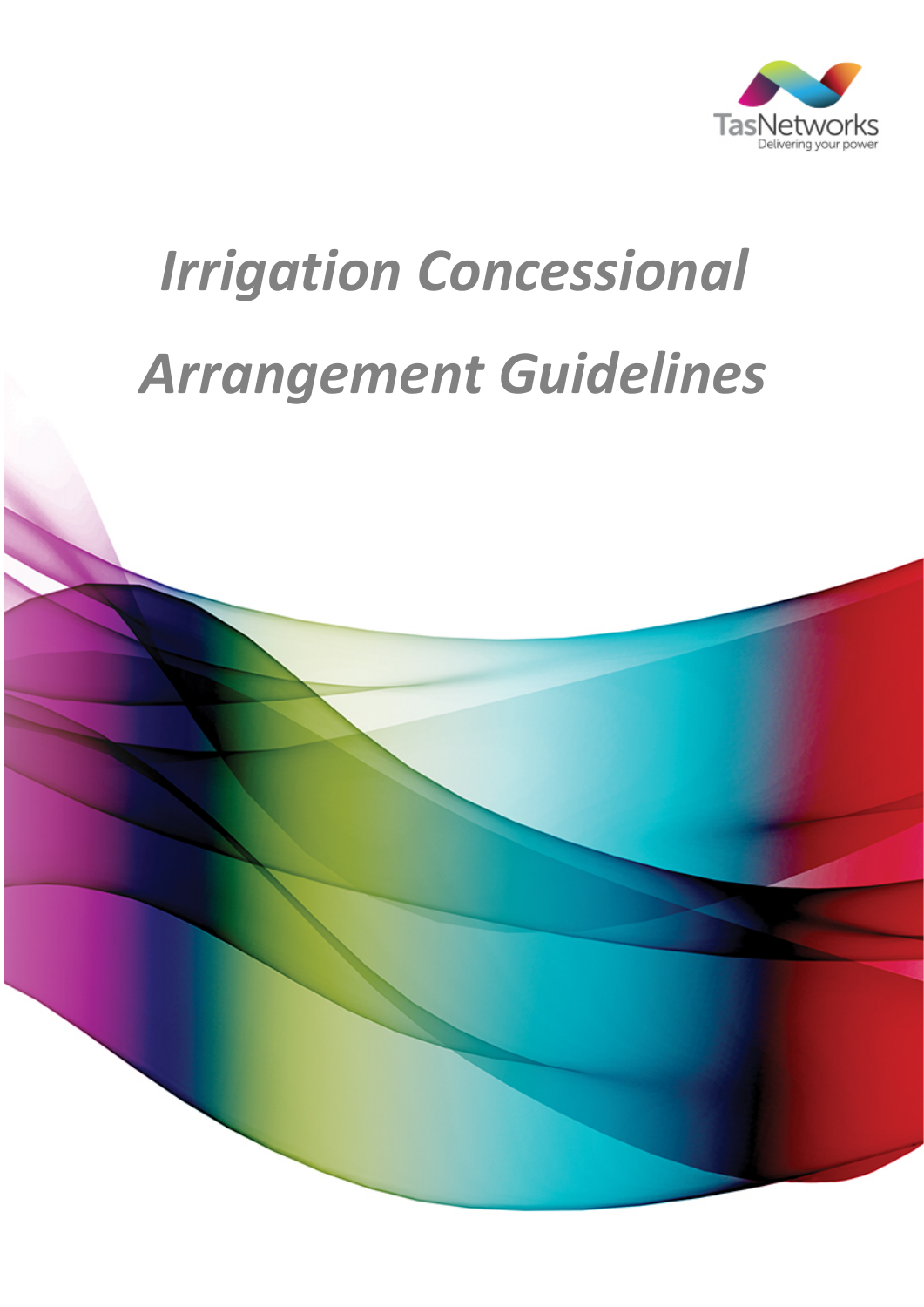The aim of this Guideline is to provide additional detail and context when interpreting the Distribution Connection Pricing Policy when managing irrigation connections. This Guideline should assist in ensuring our practices align with the Tasmanian Government's policy on irrigation subsidies.

# **Who is an Irrigator customer?**

A customer in respect of an installation for which all or a significant part (>90%) of the anticipated load is required for the purposes of pumping water:

- to irrigate crops or pasture; or
- that is subsequently used as part of an irrigation scheme to irrigate crops or pasture.

Irrigators are treated in a similar manner to all other customers requiring load connections, but, in line with State concessional arrangements where they receive a range of subsidies, TasNetworks has "allowances" which should be netted off their customer capital contribution for new connections.

**The allowances for both small and large new irrigator connections are not applicable to modifications to existing irrigator connections except for the transformer allowance.**

# **New irrigation connections**

Irrigation projects with demand below the augmentation threshold (equivalent of a basic or standard customer project) are not required to contribute to augmentation services.

The cost associated with the provision of required transformer capacity necessary to meet the pumping loads of irrigation customers and related irrigator equipment is generally the largest component of extension services charges.

An irrigator requesting a connection service that requires extension services (other than transformers) should pay the direct costs associated with the provision of those assets, less any incremental revenue rebate.

Irrigation projects below the augmentation threshold are exempt from any augmentation charges.

# **Irrigation connection modification/alteration**

A large irrigator requesting a modification to an existing connection is to pay the direct costs associated with any modification of connection assets required to accommodate that request and the costs associated with any augmentation required to accommodate that request.

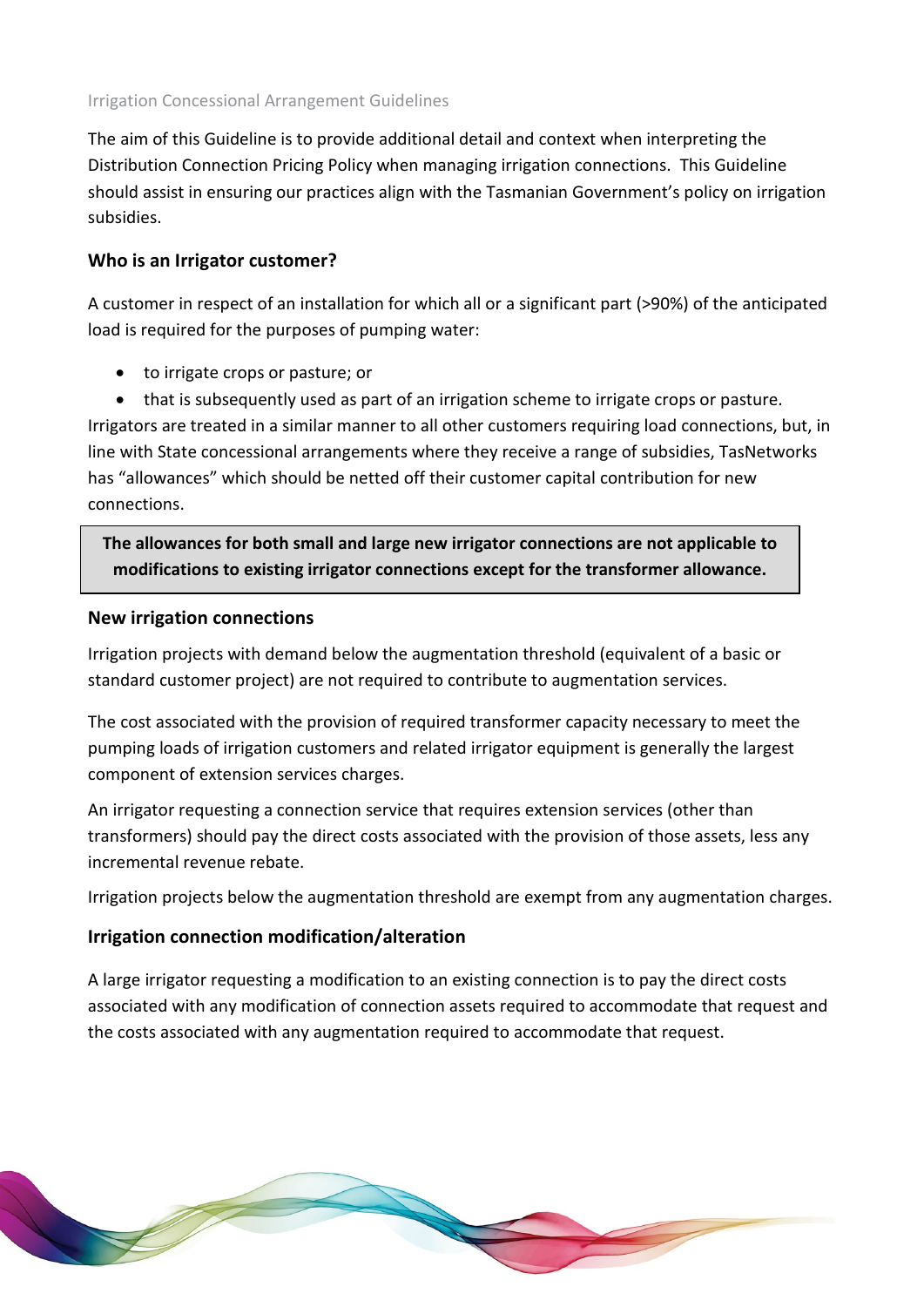Sometimes it will be necessary to alter the physical configuration of the existing distribution network to allow the construction of a network extension or complete a connection alteration. If a network alteration is required to allow connection of a irrigation customer project, the costs associated with this physical reconfiguration of the distribution network should be borne by the irrigator.

The costs include all costs associated with any work on the existing distribution network (other than network augmentation) necessary to allow a network extension or connection alteration for a large irrigator may include:

- any costs associated with extra assets to reinforce the mechanical strength of the distribution network to accommodate the connection, such as tee-off stays, tee-off stay-poles, tee-off cross-arms and tee-off insulators; less
- a cost equal to the depreciated value of any existing recoverable assets that need to be replaced.

# **Allowances**

#### **Connection Asset allowance**

This allowance is provided to irrigation connections where the application for low voltage supply require TasNetworks to install an service. The allowance varies depending on the number of phases for an overhead service and the terminating enclosure for an underground service. The allowance includes:

- Service conductor or cable:
- Service fuse equipment;
- Service terminating equipment;
- Service enclosure equipment e.g. turret or cabinet

**Irrigation customers should provide a customer capital contribution towards the cost of design** 

#### **Network extension allowance**

This allowance is up to \$10,000. It is based on the estimated cost of a 2-span extension along a public road. It includes variables such as vegetarian clearing, live line work, traffic management, stays any easements etc. The \$10,000 is the maximum allowance. If the costs of the network extension are less than \$10,000 then the allowance equals those costs. Any 'underspend' cannot be used to offset costs in other areas.

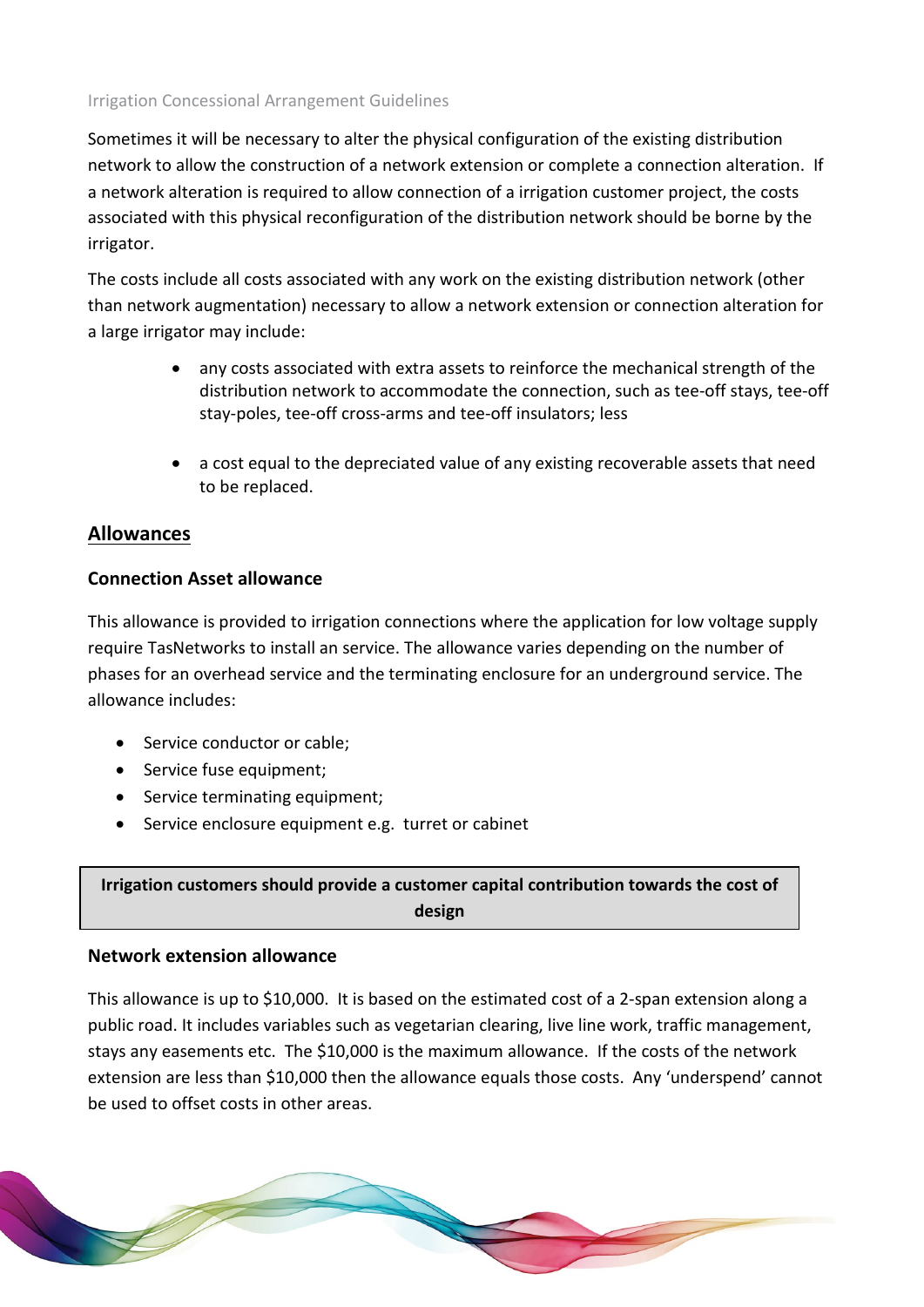# **Transformer allowance**

TasNetworks will size transformer assets to meet the expected load of the irrigation installation.

#### • **Additional transformers**

If an irrigation installation requires more than one transformer, the customer is required to pay for each additional transformer, except for:

# **Centre pivot installations**

Centre pivot installations that require a separate transformer for the centre pivot are not required to provide a customer capital contribution towards the cost of that transformer.

Centre pivot installations will therefore receive a second transformer allowance for the provision of that transformer for the centre pivot only. *This provision will only apply to large irrigation installation connections.*

Irrigation connections are not required to provide a customer capital contribution towards the cost of a single dedicated transformer for an irrigation installation. *This allowance is only available if it is impractical to supply the pump from an existing transformer.*

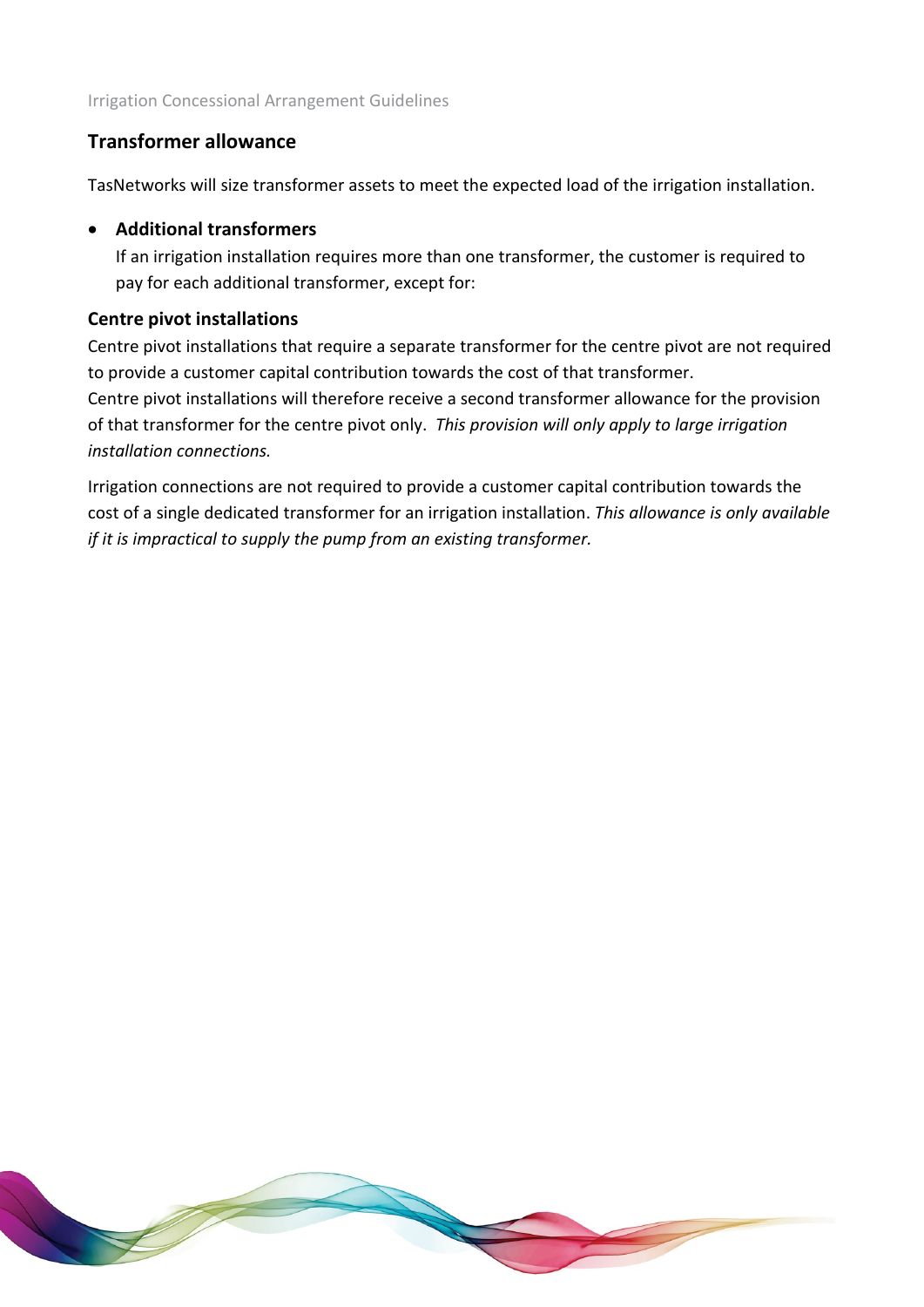# **Appendix**

Diagram Example 1:

150 kVA connection, no augmentation costs, includes extension on public road and private land + transformer



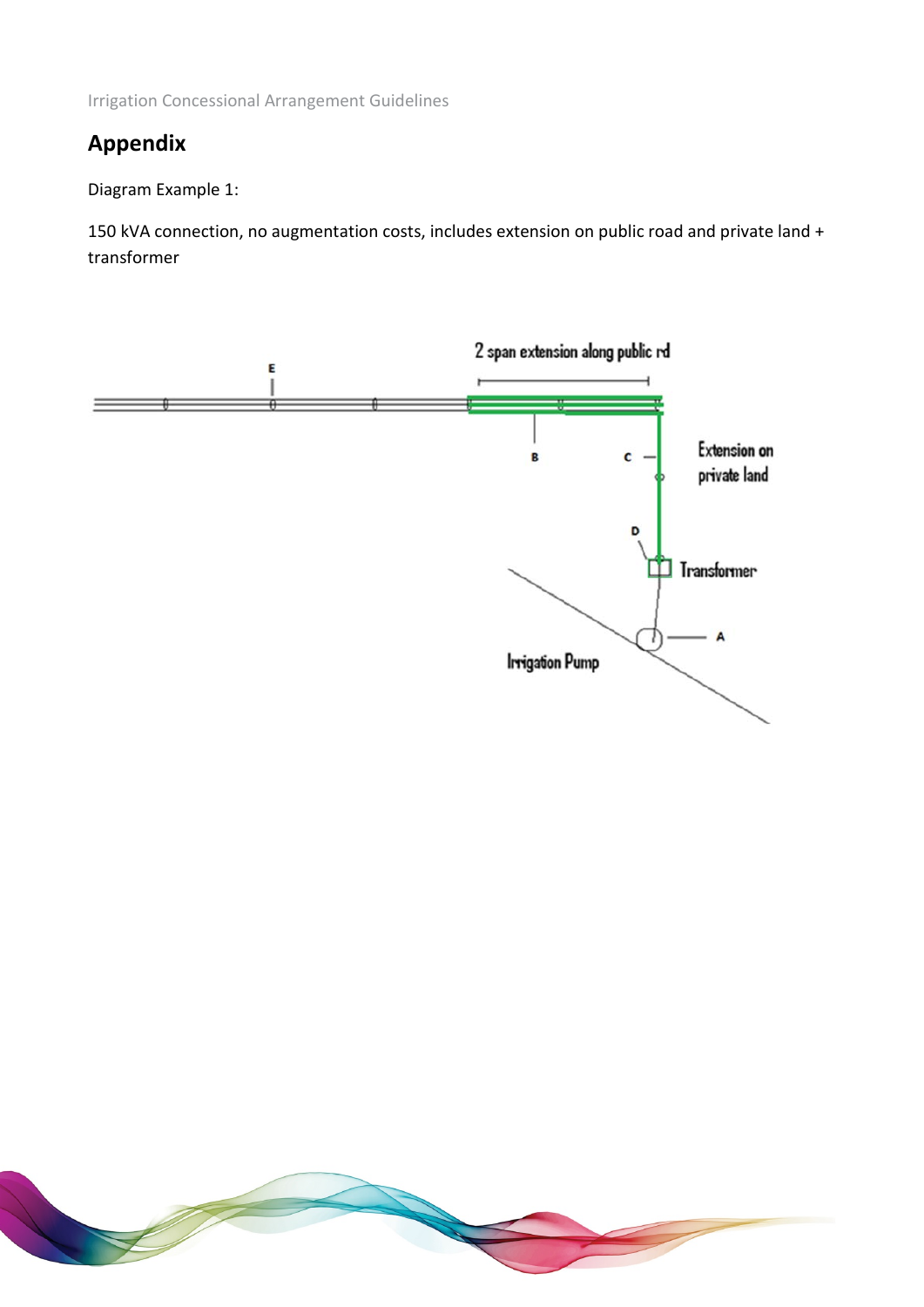| Example: $1 - 150$ kVA connection, no augmentation costs, includes extension on<br>public road and private land + transformer |                                                                   |                                                                                |                                     |
|-------------------------------------------------------------------------------------------------------------------------------|-------------------------------------------------------------------|--------------------------------------------------------------------------------|-------------------------------------|
|                                                                                                                               | <b>Complex Irrigation Project</b>                                 |                                                                                |                                     |
| Item                                                                                                                          | <b>Component</b>                                                  | <b>Cost</b>                                                                    | <b>Customer Charge</b>              |
| A                                                                                                                             | <b>Connection service</b>                                         | \$750 (single span +<br>fuses)                                                 | \$0                                 |
|                                                                                                                               | Extensions                                                        |                                                                                |                                     |
| B                                                                                                                             | Extensions to the network<br>Public Road (Excl Tx)                | 2 spans (\$9,000)                                                              | \$0<br>(equivalent 2 free<br>spans) |
| $\mathsf{C}$                                                                                                                  | Extensions to the network<br>across Private Property (Excl<br>Tx) | 2 spans (\$9,500)<br>(*But only where<br>above network<br>extension allowance) | \$9,500                             |
| D                                                                                                                             | <b>Transformer extension</b><br>services                          | \$18,400                                                                       | \$0                                 |
| E                                                                                                                             | <b>Augmentation services</b><br>Including transformation          | \$0<br>No augmentation<br>works                                                | \$0                                 |
|                                                                                                                               | Revenue Rebate                                                    | Revenue Rebate =<br>offset on item B, 2<br>spans along public<br>road \$9,500  | Used for item B                     |
|                                                                                                                               | <b>Totals</b>                                                     | <b>Total project cost</b><br>\$37,650                                          | <b>Customer charge</b><br>\$9,500   |

 $\overline{\phantom{a}}$ 

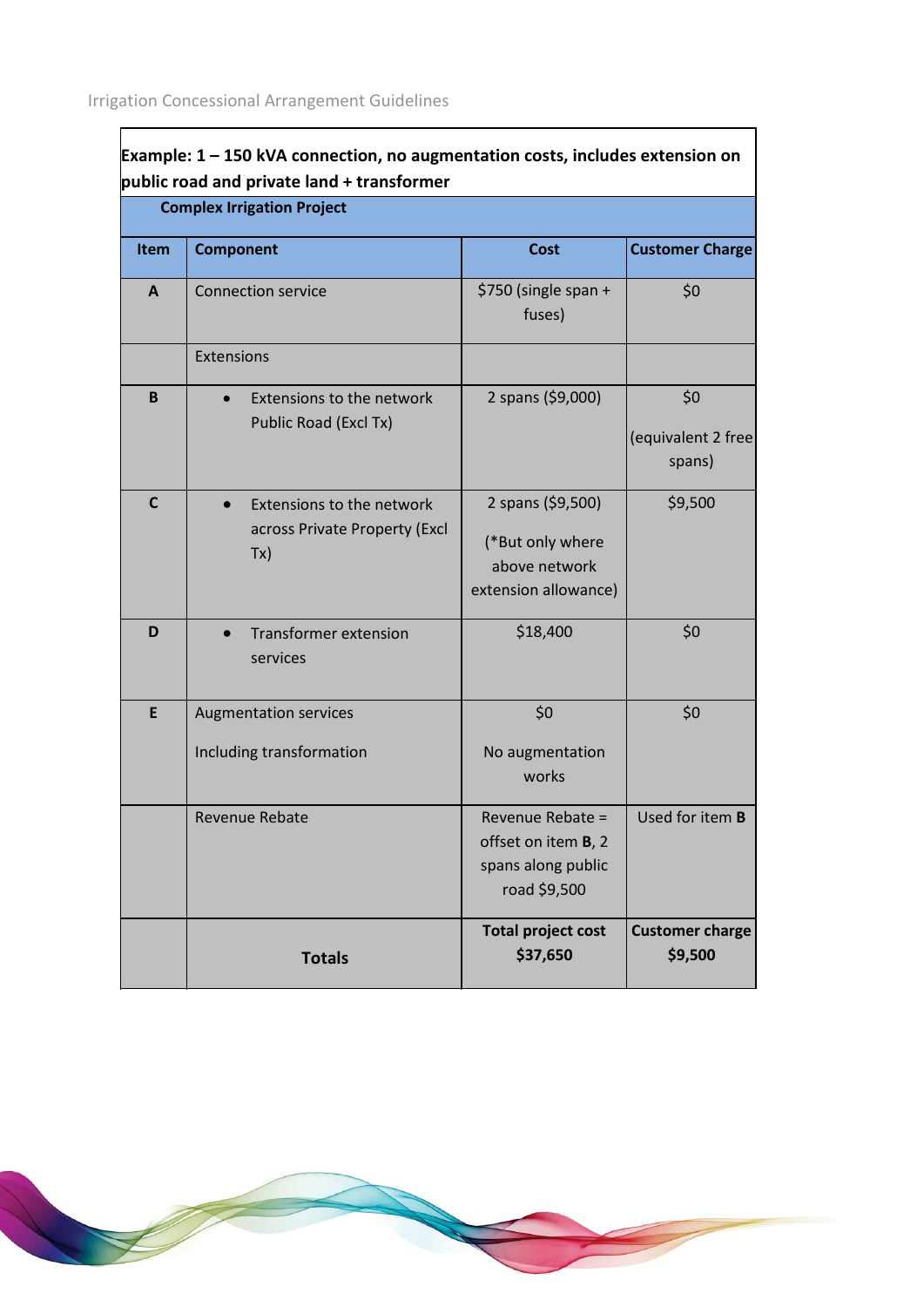# Diagram Example 2:

120 kVA connection, augmentation costs, includes extension on private land only



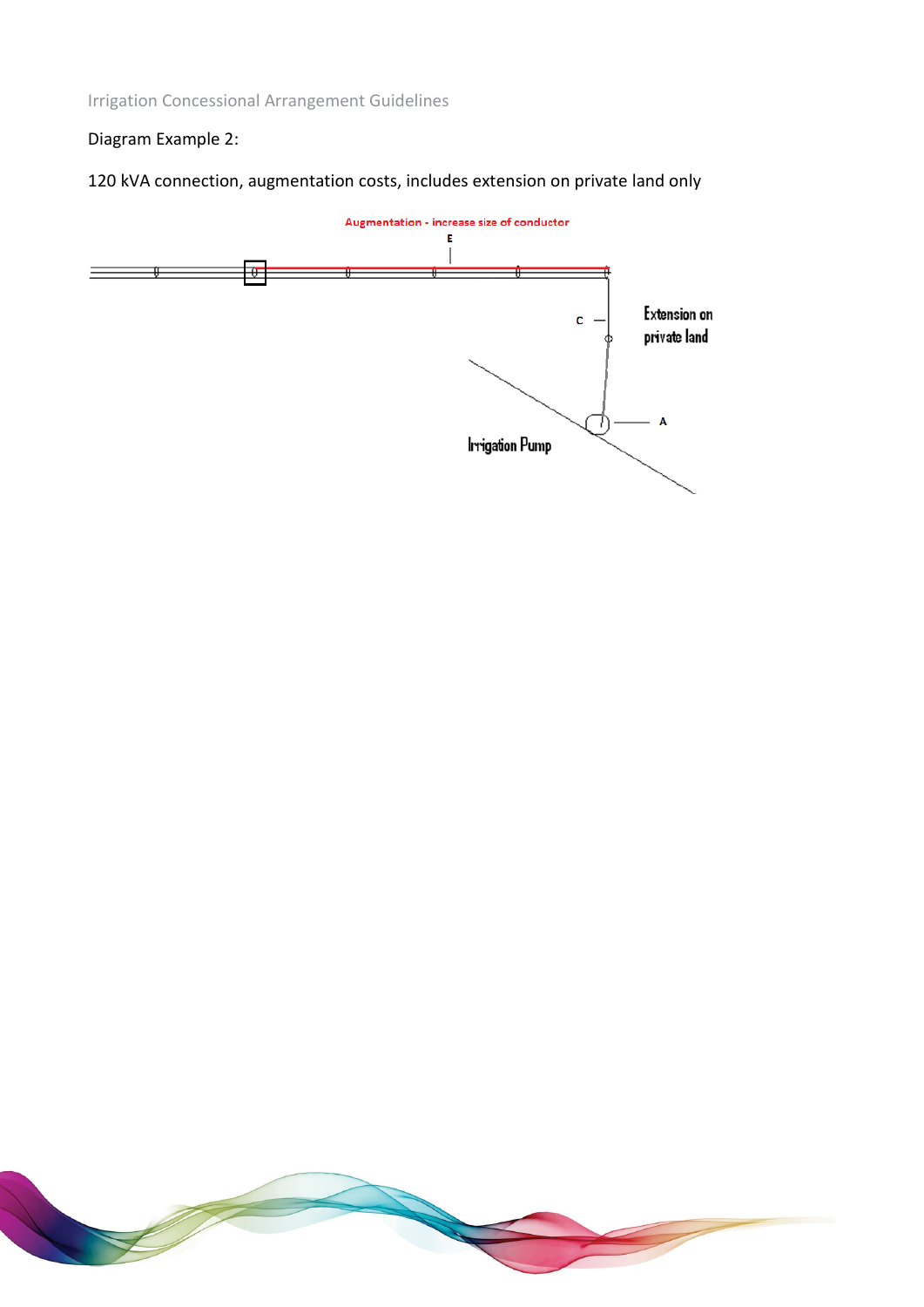$\overline{\Gamma}$ 

| Example: 2 - 120kVA connection, augmentation costs, includes extension on private land<br>only |                                                                   |                                                                                                                                                                                                                              |                                                                                                            |
|------------------------------------------------------------------------------------------------|-------------------------------------------------------------------|------------------------------------------------------------------------------------------------------------------------------------------------------------------------------------------------------------------------------|------------------------------------------------------------------------------------------------------------|
|                                                                                                | <b>Complex Irrigation Project</b>                                 |                                                                                                                                                                                                                              |                                                                                                            |
| Item                                                                                           | <b>Component</b>                                                  | <b>Cost</b>                                                                                                                                                                                                                  | <b>Customer Charge</b>                                                                                     |
| $\mathbf{A}$                                                                                   | <b>Connection service</b>                                         | \$750 (single span +<br>fuses)                                                                                                                                                                                               | \$0                                                                                                        |
|                                                                                                | Extensions                                                        |                                                                                                                                                                                                                              |                                                                                                            |
| B                                                                                              | Extensions to the network<br>Public Road (Excl Tx)                | N/A                                                                                                                                                                                                                          | \$0<br>(equivalent 2 free spans)                                                                           |
| $\mathsf{C}$                                                                                   | Extensions to the network<br>across Private Property (Excl<br>Tx) | 1 span (\$5,000)<br>(*But only where<br>above network<br>extension allowance)                                                                                                                                                | \$5,000                                                                                                    |
| D                                                                                              | <b>Transformer extension</b><br>services                          | N/A                                                                                                                                                                                                                          | \$0                                                                                                        |
| E                                                                                              | <b>Augmentation services</b><br>Including transformation          | Upgraded size of<br>conductor<br>(est \$12,000)                                                                                                                                                                              | = (demand estimate -<br>threshold allowance) x unit<br><b>r</b> ate<br>$=(120-70)$ * \$298<br>$=$ \$14,900 |
|                                                                                                | Revenue Rebate                                                    | Revenue Rebate noting no<br>public road extension = the<br>greater of 1/3 of the public<br>road extension offset<br>(\$10,000), or individually<br>calculated rebate.<br>= Individually calc<br>assessment assume<br>\$7,000 | \$7,000                                                                                                    |
|                                                                                                | <b>Totals</b>                                                     | <b>Total project cost</b><br>\$17,750                                                                                                                                                                                        | <b>Customer charge</b><br>\$12,900                                                                         |

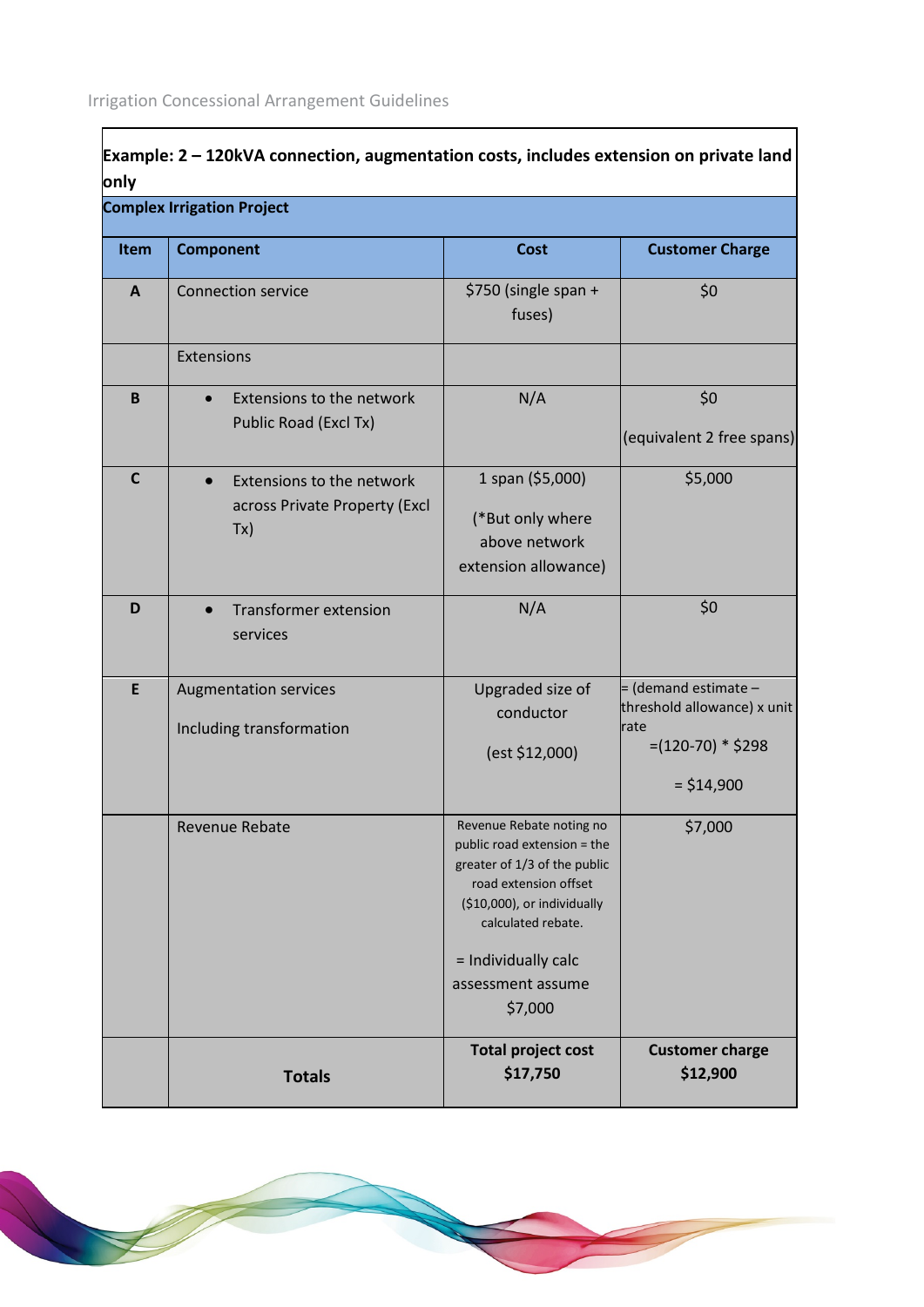Diagram Example 3:

200 kVA connection, no augmentation costs, includes extension on public road and private land + 200 kVA transformer



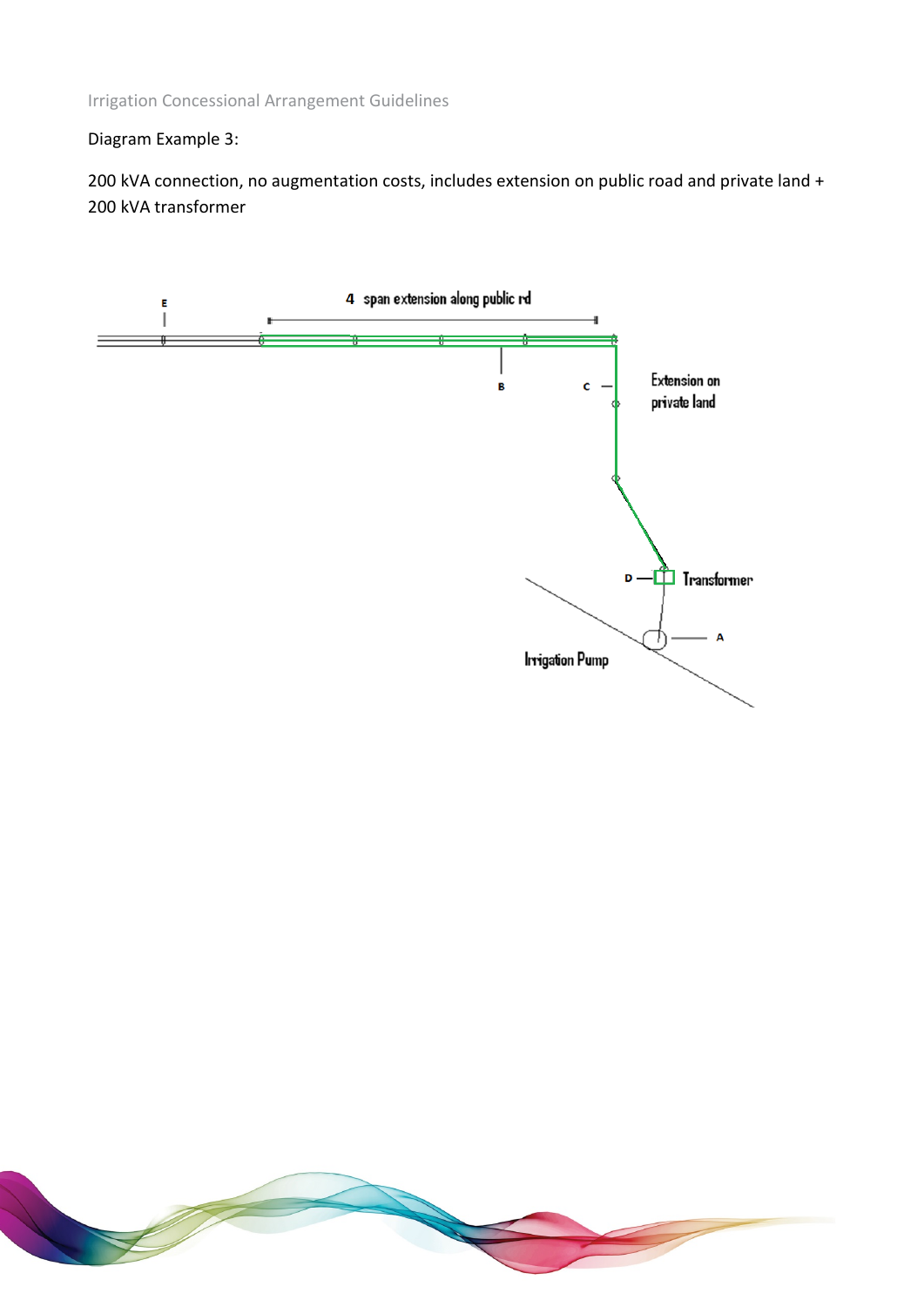|              | and private land + 200 kVA transformer                            |                                                                                                                                                                                                 |                                       |  |
|--------------|-------------------------------------------------------------------|-------------------------------------------------------------------------------------------------------------------------------------------------------------------------------------------------|---------------------------------------|--|
|              | <b>Complex Irrigation Project</b>                                 |                                                                                                                                                                                                 |                                       |  |
| <b>Item</b>  | <b>Component</b>                                                  | <b>Cost</b>                                                                                                                                                                                     | <b>Customer Charge</b>                |  |
| $\mathbf{A}$ | <b>Connection service</b>                                         | \$750 (single span +<br>fuses)                                                                                                                                                                  | \$0                                   |  |
|              | Extensions                                                        |                                                                                                                                                                                                 |                                       |  |
| $\pmb B$     | Extensions to the network<br>$\bullet$<br>Public Road (Excl Tx)   | 4 spans \$22,000                                                                                                                                                                                | \$11,000<br>(equivalent 2 free spans) |  |
| $\mathsf{C}$ | Extensions to the network<br>across Private Property (Excl<br>Tx) | $3$ spans = \$18,000                                                                                                                                                                            | \$18,000                              |  |
| D            | <b>Transformer extension</b><br>services                          | \$22,400                                                                                                                                                                                        | \$0                                   |  |
| E            | <b>Augmentation services</b>                                      | N/A                                                                                                                                                                                             | \$0                                   |  |
|              | Revenue Rebate                                                    | Revenue Rebate =<br>= the greater of the public<br>road extension offset (est<br>\$10,000), or individually<br>calculated rebate.<br>\$11,000 offset on item<br>B, 2 spans along public<br>road | Used for item <b>B</b>                |  |
|              | <b>Totals</b>                                                     | <b>Total project cost</b><br>\$63,150                                                                                                                                                           | Customer charge \$29,000              |  |

# **Example: 3 – 200kVA connection, no augmentation costs, includes extension on public road**

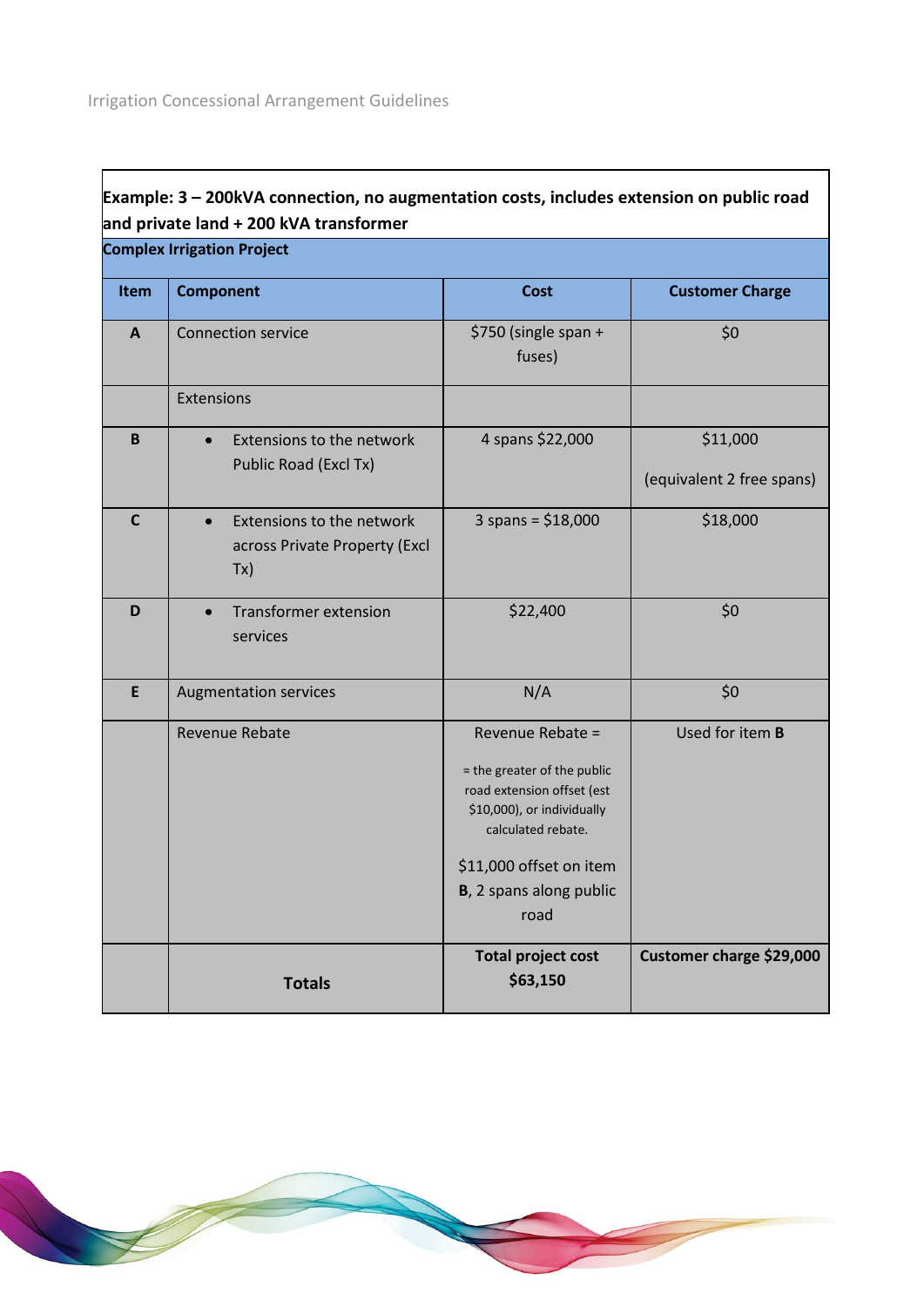Diagram Example 4:

60 kVA connection requires upgrade SWER line to 3 phase - augmentation costs, includes extension on public road and private land + 100 kVA transformer



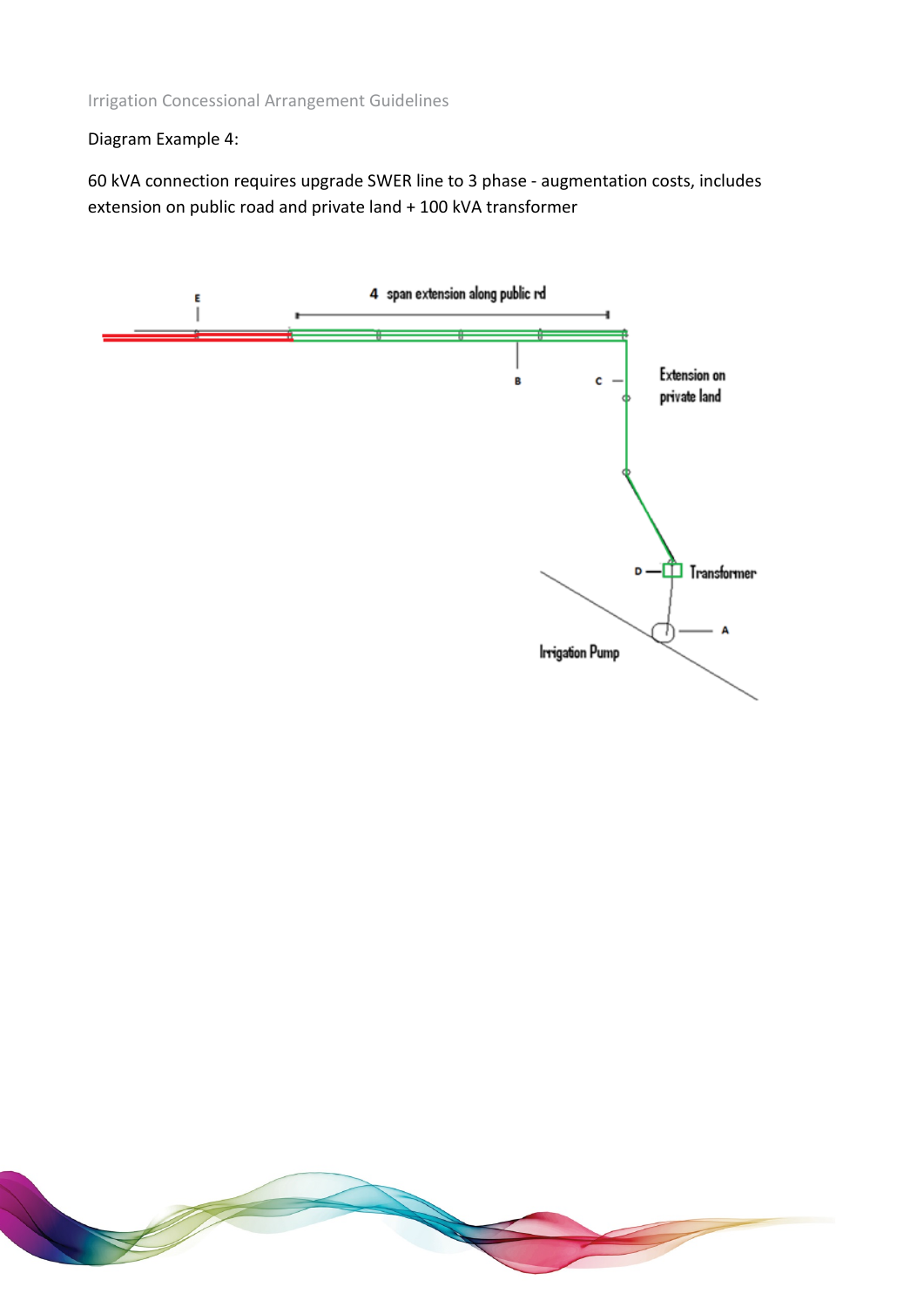$\Gamma$ 

|              | <b>Complex Irrigation Connection</b>                                                                |                                                                                                                                                                                              |                                                                                                         |
|--------------|-----------------------------------------------------------------------------------------------------|----------------------------------------------------------------------------------------------------------------------------------------------------------------------------------------------|---------------------------------------------------------------------------------------------------------|
| <b>Item</b>  | <b>Component</b>                                                                                    | <b>Cost</b>                                                                                                                                                                                  | <b>Customer Charge</b>                                                                                  |
| A            | <b>Connection service</b>                                                                           | \$750 (single span + fuses)                                                                                                                                                                  | \$0                                                                                                     |
|              | Extensions                                                                                          |                                                                                                                                                                                              |                                                                                                         |
| B            | Extensions to the network<br>Public Road (Excl Tx)                                                  | 4 spans \$22,000                                                                                                                                                                             | \$11,000<br>(equivalent 2 free spans)                                                                   |
| $\mathsf{C}$ | Extensions to the network<br>$\bullet$<br>across Private Property (Excl Tx)                         | $3$ spans = \$18,000                                                                                                                                                                         | \$18,000                                                                                                |
| D            | Transformer extension services                                                                      | \$12,400                                                                                                                                                                                     | \$0                                                                                                     |
| E            | <b>Augmentation services</b><br>While connection only 60KVA -<br>threshold is 25 kVA for SWER lines | \$20,000                                                                                                                                                                                     | \$0<br>= (demand estimate -<br>threshold allowance) x unit<br>rate<br>$=(60-25) * $298$<br>$=$ \$10,430 |
|              | <b>Revenue Rebate</b>                                                                               | Revenue Rebate =<br>= the greater of the public<br>road extension offset (est<br>\$10,000), or individually<br>calculated rebate.<br>\$11,000 offset on item B,<br>2 spans along public road | Used for item <b>B</b>                                                                                  |
|              | <b>Totals</b>                                                                                       | Total project cost \$73,150                                                                                                                                                                  | Customer charge \$28,430                                                                                |

ヿ

**Note:** Because the connection is to an existing SWER line the 25kVA threshold applies.

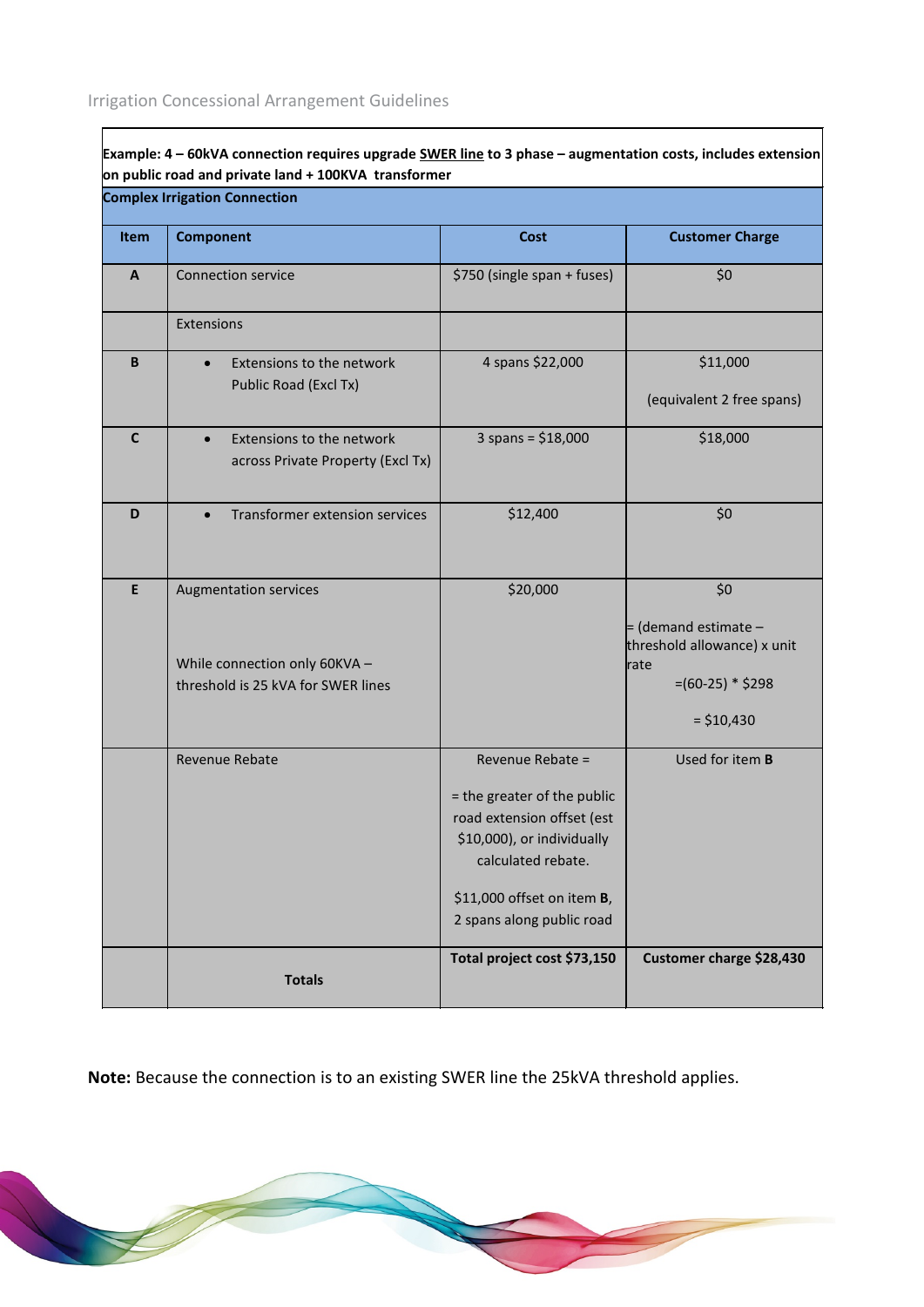## Diagram Example 5:

60 kVA connection – no augmentation costs, includes extension on public road and private land + 100 kVA transformer